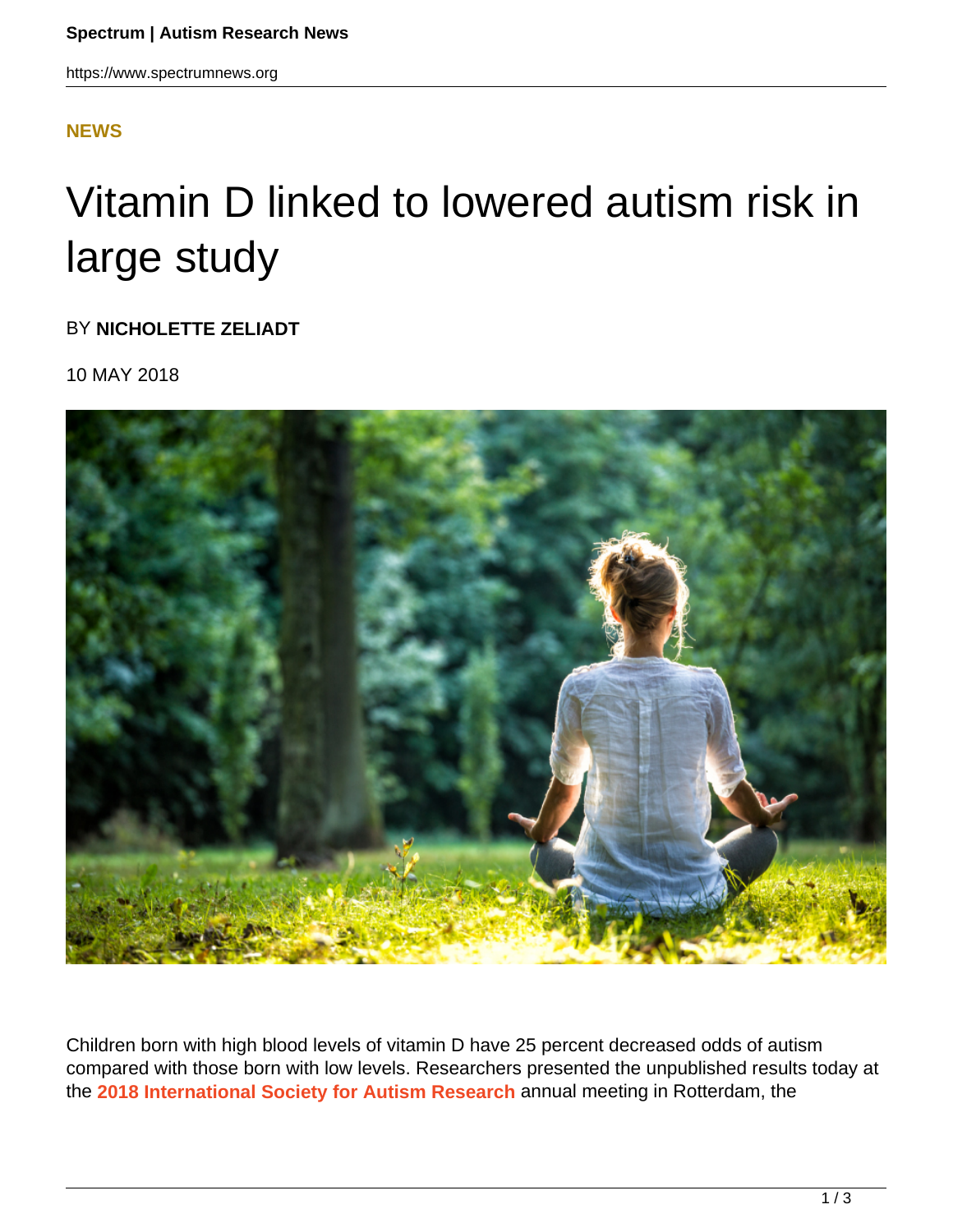https://www.spectrumnews.org

Netherlands.

The results come from the largest study yet to explore a link between vitamin D and autism. It involves an analysis of dried blood spots from 3,370 newborns in Sweden, 1,341 of whom now have an autism diagnosis.

The findings reinforce evidence of a link between vitamin D and autism risk. A 2017 study of 4,000 children in the Netherlands, including 68 who have autism, revealed that **those born to vitamin Ddeficient women** have more than twice the autism risk of controls.

A link between vitamin D and autism is not surprising, because the nutrient is crucial for normal brain development. Newborns get vitamin D from their mothers, who get most of theirs from sunlight.

Still, women deficient in the vitamin should not panic about their child's autism risk.

"The size of the relationship is so modest," says lead investigator **Brian Lee**, associate professor of epidemiology and biostatistics at Drexel University in Philadelphia, who presented the findings. "This does not mean you need to run out and get sunburned."

## **Spotty measure:**

Lee and his colleagues measured vitamin D levels in dried blood spots from children born in Stockholm between 1996 and 2000. The blood spots are routinely made within a few days of birth to screen for rare diseases.

They used established cutoffs in adults to classify the children as deficient, insufficient or sufficient in vitamin D. The analysis includes 1,341 children with autism and 1,638 controls.

They found that children who have sufficient vitamin D have about 0.75 the odds of autism compared with those who are deficient. The researchers controlled for the year and season of birth and preterm birth, as well as maternal age, smoking, multivitamin use, body mass, psychiatric conditions and birthplace.

Lee and his colleagues got similar results when they restricted the autism group to the 429 children who do not have intellectual disability. These results suggest that co-occurring intellectual disability doesn't account for the link between vitamin D and autism.

The researchers also reproduced their finding comparing data from 376 of the children who have autism with data from 391 of their unaffected siblings. So neither genes nor environmental factors that siblings share are likely to explain the link.